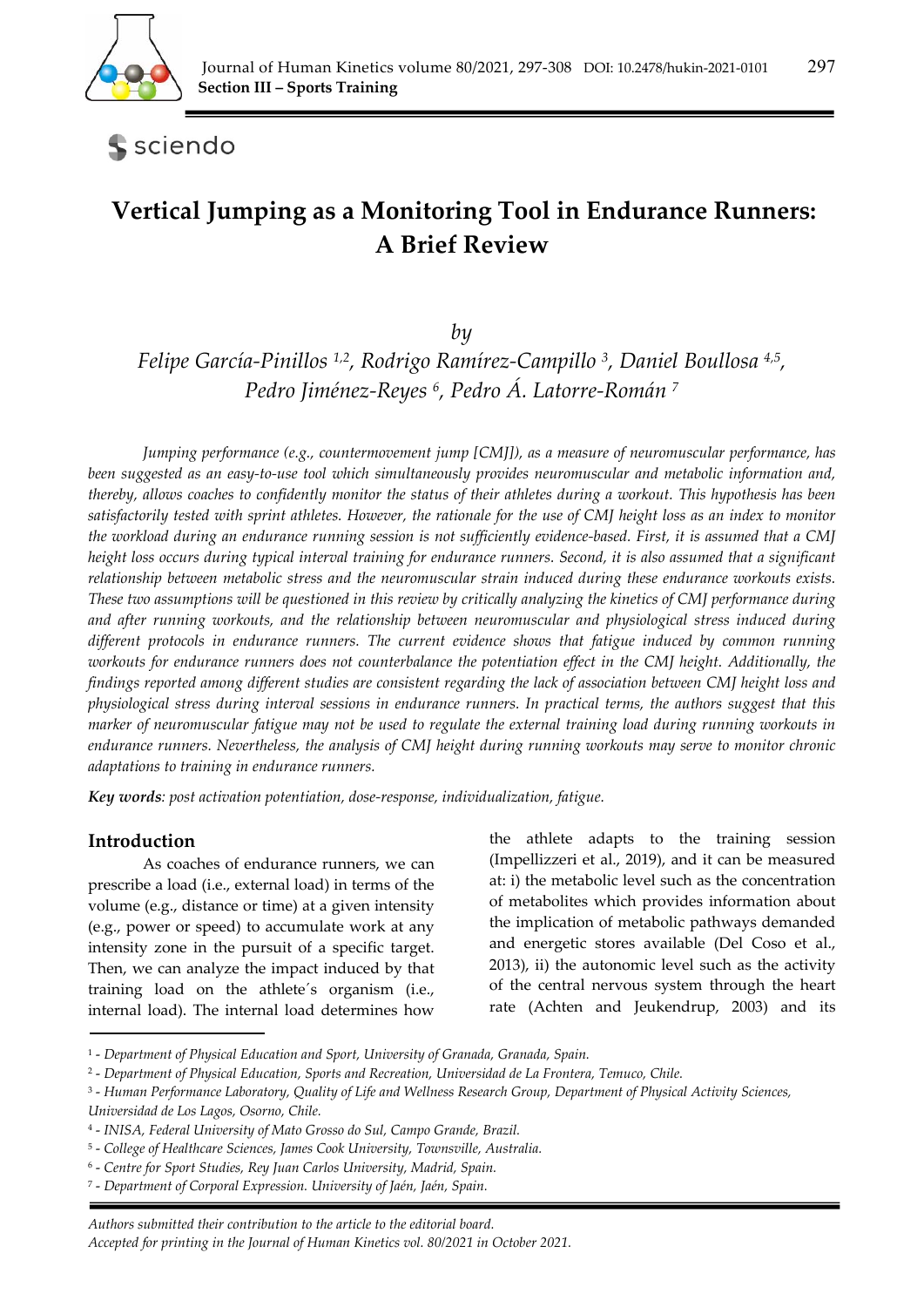variability (Plews et al., 2013), iii) the neuromuscular level including the force production capacity or muscle soreness (Claudino et al., 2017), or iv) the psychological level considering the rate of perceived exertion (RPE) and readiness scales (Grove et al., 2014), among others. All these monitoring tools have their advantages and drawbacks, and different approaches have been previously proposed, mostly based on the combination of various methods (Bourdon et al., 2017; Foster et al., 2001; Halson, 2014).

When coaches try to optimize the dose of training for a specific athlete with a particular goal, the available monitoring tools appear to be quite limited. For instance, how do coaches determine the optimal training volume during an interval running session? Is it prefixed or individually adapted to the individual work capacity of the athlete at that intensity and that time? Regarding this, previous studies have examined the sensitivity of vertical jump performance to detect neuromuscular fatigue during continuous (Boullosa et al., 2009, 2011; Del Coso et al., 2012, 2013; Rousanoglou et al., 2016) and interval running sessions (Gorostiaga et al., 2010; Morcillo et al., 2015; Vuorimaa et al., 2006) in endurance trained athletes using the countermovement jump (CMJ), which has been suggested to be the most reliable and suitable monitoring tool for this purpose in different settings (Gathercole et al., 2015). In this context, the use of the CMJ for monitoring the athletes' responses and thus deciding when the running session should be interrupted might be suggested. Therefore, this review aimed to examine the validity and practicality of the CMJ as a monitoring tool during different running exercises with endurance athletes.

#### *Where does this approach come from? Is it evidence-based?*

Some previous studies (Bachero-Mena et al., 2020; Gorostiaga et al., 2010; Jiménez-Reyes et al., 2013, 2016, 2019) monitored CMJ performance over different running sessions for sprinters and those authors concluded that monitoring CMJ height may allow a more accurate setting of training loads during this type of workouts using an individualized dose rather than a fixed number of repetitions. In the current review, we analyzed the potential application of monitoring CMJ

performance during typical running sessions in endurance athletes. We also suggest that the attempt to literally transfer the findings obtained in those previous studies with sprinters, during workouts not typically included in training of endurance runners, may induce misinterpretation.

Therefore, the potential application of CMJ monitoring for deciding when to interrupt an endurance running session in order to individualize the training load is based on two questionable assumptions extracted from the aforementioned studies (Bachero-Mena et al., 2020; Gorostiaga et al., 2010; Jimenez-Reyes et al., 2013, 2016, 2019). First, it is assumed that the CMJ height loss occurs during typical interval training for endurance runners in the same way as it has been observed with sprinters (Gorostiaga et al., 2010; Jimenez-Reyes et al., 2013, 2016, 2019) and 800-m athletes (Bachero-Mena et al., 2020). Secondly, it is also assumed that a significant relationship between physiological stress and the neuromuscular strain induced during endurance workouts exists since that relationship was strong and significant in sprinters. These two assumptions will be questioned and examined for endurance runners in the next sections.

#### *Jump height loss during running events. Does it even happen?*

Findings of previous studies revealed that the effects of continuous vs. interval training sessions on CMJ performance are controversial (Table 1). While some studies have reported reductions in jumping height after a marathon (~13%, Nicol et al., 1991, and ~22%, Del Coso et al., 2013), a half-marathon mountain race (4.1-7.9%, Rousanoglou et al., 2016) and after a half-ironman triathlon (~23%, Del Coso et al., 2012), one study did not find a reduction in CMJ height immediately after a simulated sprint-distance triathlon (García-Pinillos et al., 2015). Moreover, another study (Vuorimaa et al., 2006) reported an improvement (8.5%) in CMJ performance immediately after 40-min of a continuous run at an intensity of 80% of velocity associated with maximal oxygen uptake (VO<sub>2max</sub>) in elite endurance runners. Furthermore, Del Rosso et al. (2016) observed an enhancement in CMJ height during a 30-km trial in well-trained distance runners (14%).

Previously, Boullosa and colleagues (2009, 2011) examined the effect of two exhausting in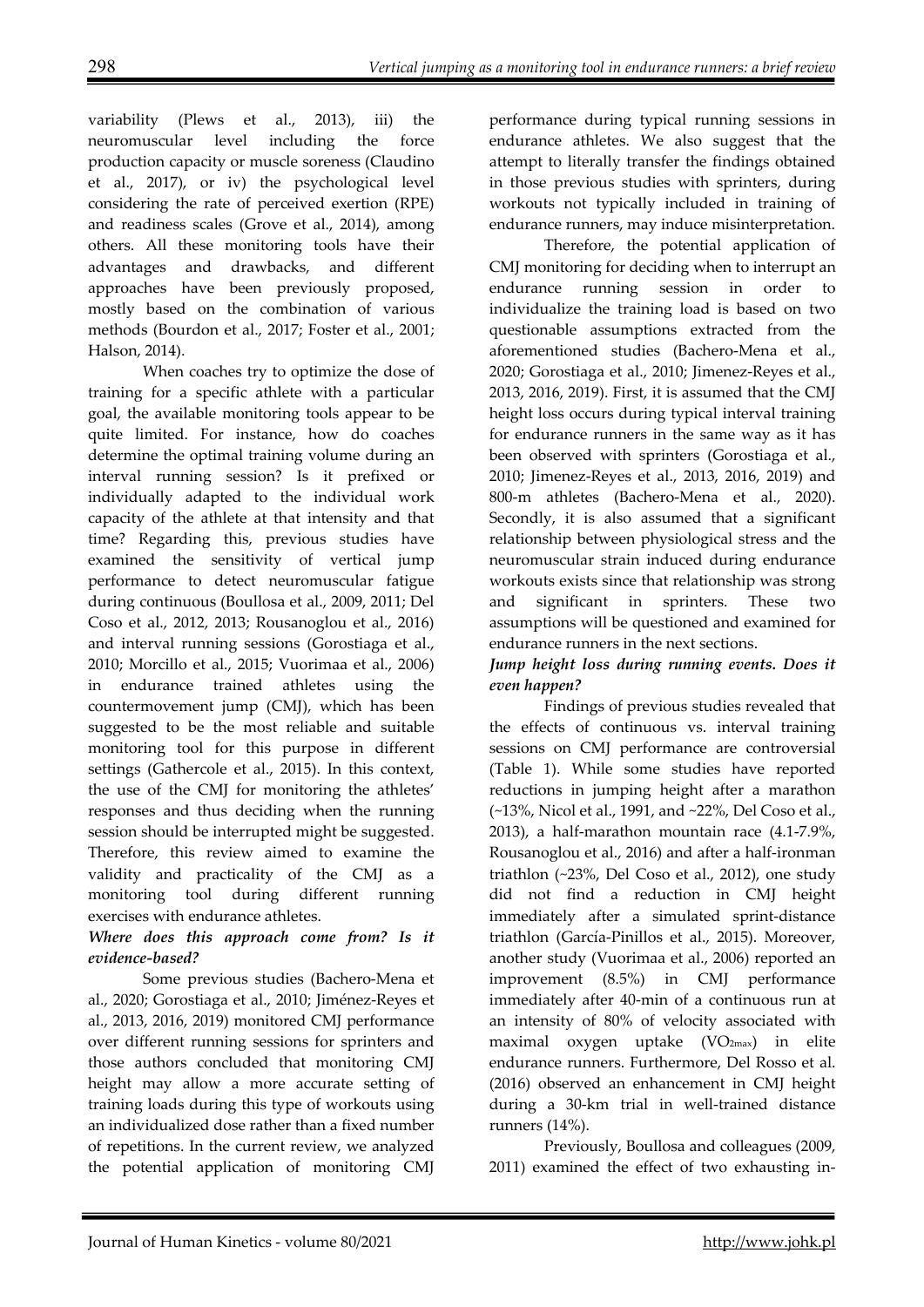field protocols, the University of Montreal Track Test and the time limit test at maximum aerobic speed, on CMJ performance. Those authors found an increment in jumping height after both running protocols (12.7% and 4.9%, Boullosa and Tuimil, 2009; and 3.6%, Boullosa et al., 2011). Likewise, in a related study (García-Pinillos et al., 2018), a group of endurance runners completed the Léger-Lambert test and the CMJ height was also improved (5.5%). In line with other studies (Boullosa et al., 2018; Wilson et al., 2013), these works highlight that there are several factors which could mediate the effect of running sessions on jumping capacity (e.g., neuromuscular evaluation methods, running protocol or recovery time), but the authors suggested that an elastic energy enhancement might explain the improvement in CMJ height after running under the tested conditions.

Given the lack of consensus between those previous studies, it seems justified to further examine the effect of the potential mediators on the balance between potentiation and fatigue influences after a running protocol, which could be the intensity of the running exercise (i.e., maximal vs. submaximal) and the training background of the athletes (i.e., sprinters vs. endurance runners). Previously, Jiménez-Reyes et al. (2016, 2019) examined the acute effect of two different habitual training routines for sprinters on metabolic (i.e., blood lactate and ammonia) and neuromuscular variables (i.e., CMJ and sprint performance). The protocols consisted of: (i) 40-m maximal sprints with 4 min rest intervals between sets until sprint performance decreased by 3% (Jimenez-Reyes et al., 2016), and (ii) 60-m maximal sprints with 6 min rest intervals between sets, up to a 3% speed loss (Jiménez-Reyes et al., 2019). After both protocols, ~14-16% impairment of CMJ performance was observed thus supporting the use of CMJ height as a tool for monitoring sprint training and quantifying mechanical and metabolic fatigue (Jiménez-Reyes et al., 2013). A more recent study with 800-m athletes (Bachero-Mena et al., 2020) reported similar results during a typical high-intensity training session based on 5 × 200 m with a 4 min rest interval. Similarly, another study (Morcillo et al., 2015) tested the acute effect of repeated sprints on vertical jump performance and the results were consistent with the data above. Meanwhile, what does occur

during interval running sessions at submaximal intensities? Does CMJ performance decrease with the onset of and increases in fatigue? The current evidence does not support such a decrease. Furthermore, although the evidence might seem surprising, it is consistent. Two different studies by García-Pinillos et al. (2015, 2016) described the acute effects of three different high-intensity interval running sessions on jumping performance in endurance runners: (i) 12 runs of 400 m (4 sets of 3 runs) with a passive recovery of 1 min between runs, and 3 min between sets (4 × 3 × 400 m) (García-Pinillos et al., 2015); (ii) 10 runs of 400 m with 90 s of recovery  $(10 \times 400 \text{ m})$ (García-Pinillos et al., 2016); (iii) 40 runs of 100 m with 30 s of recovery  $(40 \times 100 \text{ m})$  (García-Pinillos et al., 2016). None of those protocols reduced CMJ height in endurance runners, despite high levels of the RPE (~17) and blood lactate (~13 mmol/l). In fact, the results showed a CMJ performance enhancement after the  $4 \times 3 \times 400$  m protocol (7.89%) (García-Pinillos et al., 2015), and after the 10 × 400 m protocol (5.18%) (García-Pinillos et al., 2016), whereas the CMJ height remained stable during the  $40 \times 100$  m protocol. Another previous study (Vuorimaa et al., 2006) also examined the effect of an interval running workout on CMJ height in trained endurance runners based on alternating 2 min at 100% of velocity associated with VO2max and 2 min of recovery. An increase in jumping height after each running bout was reported thus reinforcing the notion that CMJ height is not reduced during high-intensity interval running protocols at submaximal intensities. In fact, most of those previous studies (García-Pinillos et al., 2015, 2016; Vuorimaa et al., 2006) did not find any impairment in CMJ height during the running session, but an improvement in vertical jump performances despite high levels of central and peripheral fatigue (i.e., when considering the RPE and blood lactate responses).

Therefore, according to the current evidence, it seems that, when running speed is maximal (e.g., sprint interval session), a CMJ height loss would be expected. However, during submaximal running bouts (e.g., high-intensity intermittent sessions) for endurance runners, CMJ performance remains unchanged or even is improved. Although there is not a single explanation for that phenomenon, there are a number of potential justifications. On the one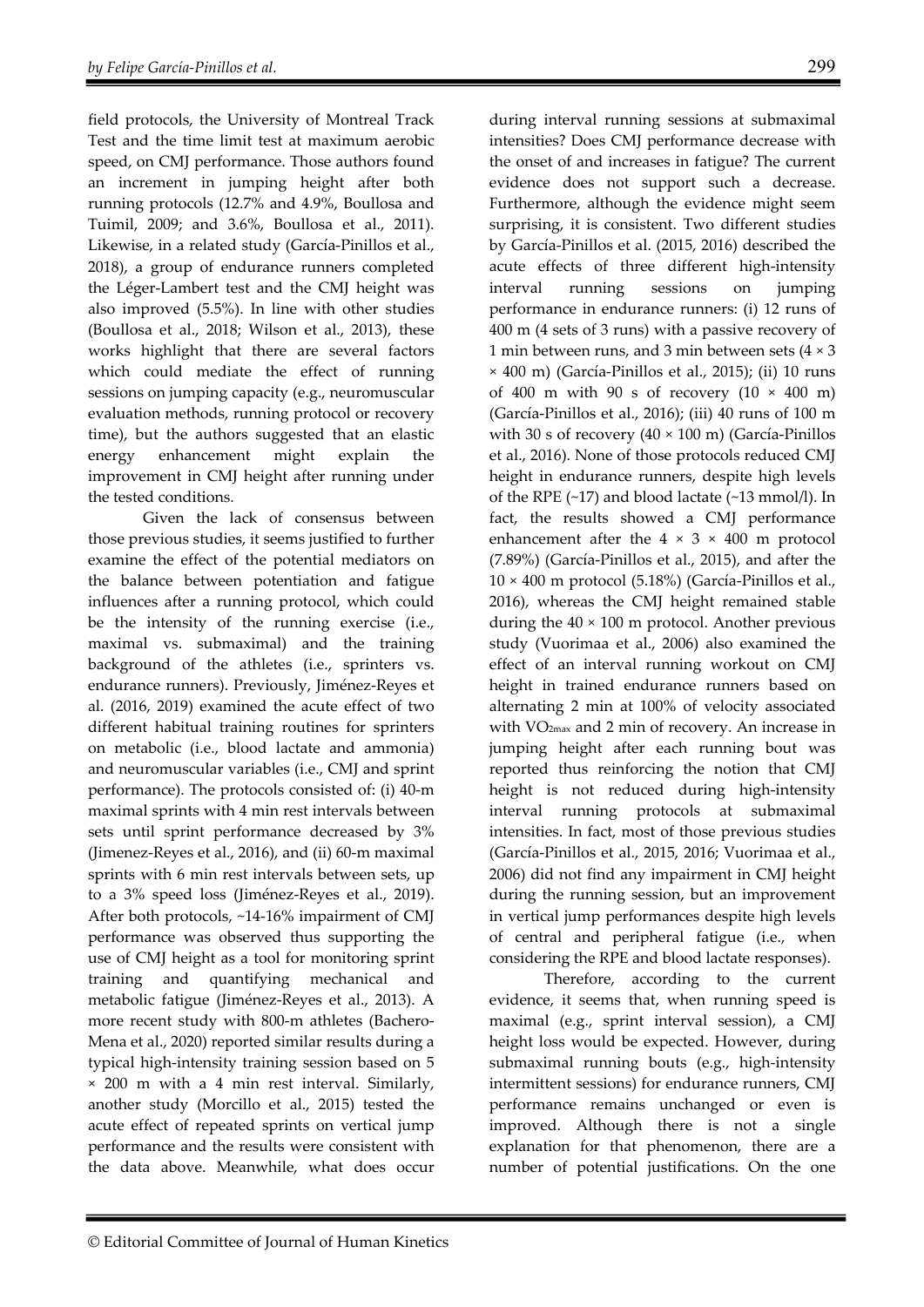hand, there is a direct relationship between phosphocreatine resynthesis following intense exercise and maximal oxygen uptake (McMahon and Jenkins, 2002), and the adaptations of the muscle cells to endurance training showing an increased content of fast myosin light chains in type I muscle fibers (Hamada et al., 2000). This might explain the between-athlete differences in response to endurance running protocols. On the other hand, it has been suggested that a faster running pace imposes higher neural demands, which may lead to a failure to fully activate the contracting musculature in the subsequent activity (Ross et al., 2001), because the higher intensities during training protocols would induce the recruitment of additional fast-twitch motor units for relatively short duration (Enoka and Duchateau, 2008).

Consequently, such findings reinforce the notion that CMJ height may not be an adequate marker of internal training loads during this type of workouts in endurance runners lacking its sensitivity to help in the regulation of the external training load. Moreover, based on previous research (Boullosa et al., 2011; García-Pinillos et al., 2015), the authors would suggest that the analysis of mechanical variables and force-time relationships during vertical jumping might be more useful.

### *Post-activation performance enhancement during running protocols*

As already mentioned, previous studies have demonstrated the lack of reduction in CMJ height during high-intensity intermittent running protocols in endurance athletes, despite high levels of perceptual and metabolic fatigue. These specific responses of endurance runners may be understood when considering the post-activation performance enhancement (PAPE) phenomenon which refers to the improvement of muscular performance as a result of previous muscular work (Blazevich and Babault, 2019). In this context, when endurance athletes experience postrunning jump potentiation (Boullosa et al., 2020), this means that the level of muscle potentiation is greater than neuromuscular fatigue associated with the running exercise.

After muscular work is completed in a conditioning protocol, mechanisms of muscular fatigue and PAPE coexist with subsequent mechanical power output and performance depending on the balance between these two factors. As recently indicated by Boullosa et al. (2018), PAPE practices have been traditionally associated to maximal intensity and short duration efforts (i.e., power demanding sports) (Bachero-Mena et al., 2020; Jiménez-Reyes et al., 2013, 2019), whereas endurance practitioners are unaware of the potential of this phenomenon to optimize endurance performance in both training and competition settings.

Generally, PAPE is not expected to occur after prolonged running in the presence of high levels of fatigue. However, as previously mentioned, CMJ improvements have been also reported after prolonged continuous runs (García-Pinillos et al., 2015; Rousanoglou et al., 2016; Vuorimaa et al., 2006), incremental running protocols to exhaustion (Boullosa et al., 2009, 2011; García-Pinillos et al., 2018), and after high-intensity intermittent running exercises (García-Pinillos et al., 2015, 2016; Vuorimaa et al., 2006). Although there are different proposed mechanisms, most studies from animal to human models (Boullosa et al., 2018; Hamada et al., 2000; Wilson et al., 2013) suggest the regulatory myosin light chain phosphorylation as the prominent underlying mechanism (Grange et al., 1993). It is known that endurance training simultaneously induces phosphorylation of regulatory myosin light chains in slow-twitch fibers and resistance to fatigue, which may explain the typical PAPE responses observed in endurance athletes after endurance running exercises (Boullosa et al., 2018; Hamada et al., 2000). Currently, there are some gaps in the literature about the effective practical applications of the PAPE phenomenon in the training context of endurance runners and thereby some uncertainty among endurance coaches have been raised. Meanwhile, it seems clear that the presence of PAPE during interval workouts of endurance runners makes CMJ height loss a useless index of the internal load in terms of determining when the external training load should be reduced or stopped as it would occurs with power trained athletes.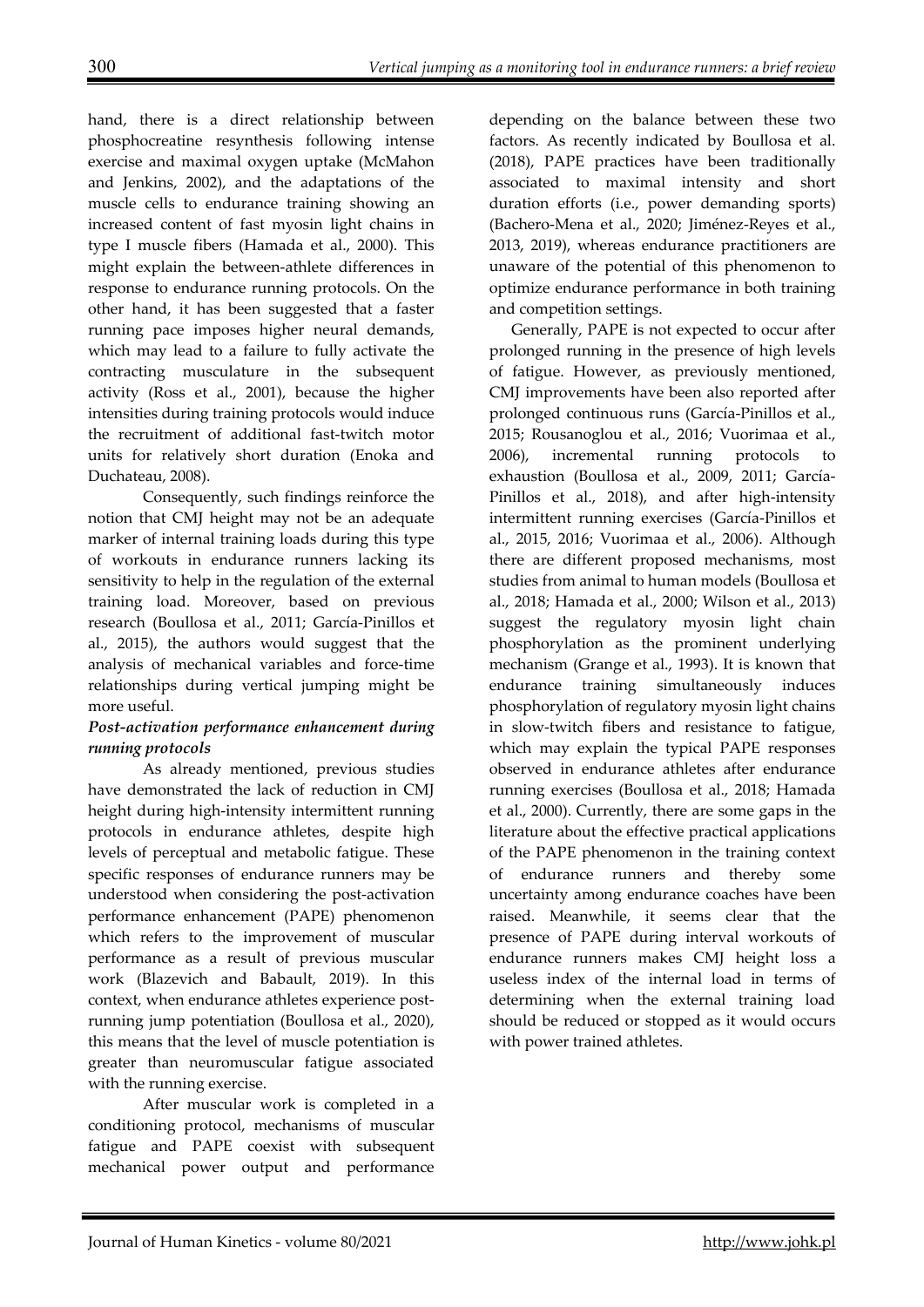|                                                                                                                                     |                                             |                                                                                                                                                                                                                                                                        |                                                                                                                                                 | Table 1a.                                                                                                                                                                                |  |
|-------------------------------------------------------------------------------------------------------------------------------------|---------------------------------------------|------------------------------------------------------------------------------------------------------------------------------------------------------------------------------------------------------------------------------------------------------------------------|-------------------------------------------------------------------------------------------------------------------------------------------------|------------------------------------------------------------------------------------------------------------------------------------------------------------------------------------------|--|
| Studies examining the effects of different running protocols on countermovement<br>jump (CMJ) performance and mechanical variables. |                                             |                                                                                                                                                                                                                                                                        |                                                                                                                                                 |                                                                                                                                                                                          |  |
| Reference                                                                                                                           | Subject<br>description                      | Aim                                                                                                                                                                                                                                                                    | Outcome measures                                                                                                                                | Results                                                                                                                                                                                  |  |
| Boullosa<br>and Tuimil<br>(2009)                                                                                                    | 12 well-<br>trained<br>endurance<br>runners | To compare jumping capacity<br>after two different running<br>protocols:<br>- UMTT<br>- Tlim at MAS                                                                                                                                                                    | CMJ height pre- and<br>post-tests (2 <sup>nd</sup> and<br>7 <sup>th</sup> min of recovery).                                                     | CMJ height enhanced<br>during the fatigued<br>conditions with jump<br>height greater at the 2 <sup>nd</sup><br>min of recovery after<br>both protocols (+12.7%<br>and +4.9%).            |  |
| Boullosa et<br>al. (2011)                                                                                                           | 22<br>endurance<br>athletes                 | To examine the concurrent<br>fatigue and PAP in endurance<br>athletes after an incremental<br>field running test (UMTT)                                                                                                                                                | CMJ height pre- and<br>post-test and<br>mechanical<br>variables (i.e, power<br>and force).<br>20 m sprint<br>performance.<br>BLa concentration. | CMJ height enhanced<br>immediately after the<br>running protocol<br>$(+3.6%)$ , with an<br>increment in peak power<br>$(+3.4%)$ and a concurrent<br>peak force loss (-10.8%).            |  |
| Del Coso<br>et al.<br>(2013)                                                                                                        | 40 amateur<br>endurance<br>runners          | To determine the causes of<br>running fatigue during a<br>marathon in warm weather                                                                                                                                                                                     | CMJ height pre- and<br>post-test and<br>mechanical<br>variables (i.e, power<br>and force).<br>Blood and serum                                   | CMJ height and peak<br>power during the<br>concentric phase were<br>reduced within 3 min<br>after a marathon (-17.8%<br>and $-21.8\%$ ,<br>respectively).                                |  |
| Del Coso<br>et al.<br>(2012)                                                                                                        | 25 trained<br>triathletes                   | To investigate the causes of<br>muscle fatigue experienced<br>during a half-iron distance<br>triathlon                                                                                                                                                                 | responses.<br>CMJ height pre- and<br>post-test and<br>mechanical<br>variables (i.e, power<br>and force).<br>Blood and serum<br>responses.       | Reductions in jumping<br>height and peak power<br>during the concentric<br>phase within 3 min after<br>a half-iron triathlon<br>(22.8% and 19.1%,<br>respectively).                      |  |
| García-<br>Pinillos et<br>al. (2015)                                                                                                | 19 triathletes                              | To describe the acute impact of a<br>simulated sprint-distance<br>triathlon at physiological and<br>neuromuscular levels                                                                                                                                               | CMJ, SJ and HS<br>were tested at pre-<br>and post-test and<br>during every<br>transition.                                                       | No changes in jumping<br>height immediately after<br>a simulated sprint-<br>distance triathlon.                                                                                          |  |
| García-<br>Pinillos et<br>al. (2016)                                                                                                | 18 amateur<br>endurance<br>runners          | To describe the acute effects of 2<br>different running sessions $(10 x$<br>400 m and $40 \times 100$ m) on<br>postural control, CMJ, SJ and<br>SSC utilization, and to compare<br>the changes induced by both<br>protocols in those variables in<br>endurance runners | Vertical jump height<br>and postural<br>control.                                                                                                | CMJ performance<br>improved immediately<br>after the $10 \times 400$ m<br>protocol (+5.18%),<br>whereas the CMJ height<br>remained unchanged<br>after the $40 \times 100$ m<br>protocol. |  |
| García-<br>Pinillos et<br>al. (2018)                                                                                                | 33 amateur<br>endurance<br>runners          | To analyze the acute effects of an<br>incremental running test (Leger<br>Test) on CMJ and HS<br>performance in endurance<br>athletes, considering the effect of<br>post-exercise recovery time and                                                                     | CMJ height and<br>mechanical<br>variables pre- and<br>post-tests (1st, 5th<br>and 10 <sup>th</sup> min of<br>recovery).                         | CMJ height improved 1<br>min after the running<br>protocol $(+5.5\%)$ .                                                                                                                  |  |

*UMTT: Université de Montréal Track Test; Tlim: time limit test; MAS: maximal aerobic speed; CMJ: countermovement jump test; PAP: post-activation potentiation; BLa: blood lactate; SJ: squat jump; HS: handgrip strength; SSC: stretch-shortening cycle* 

sex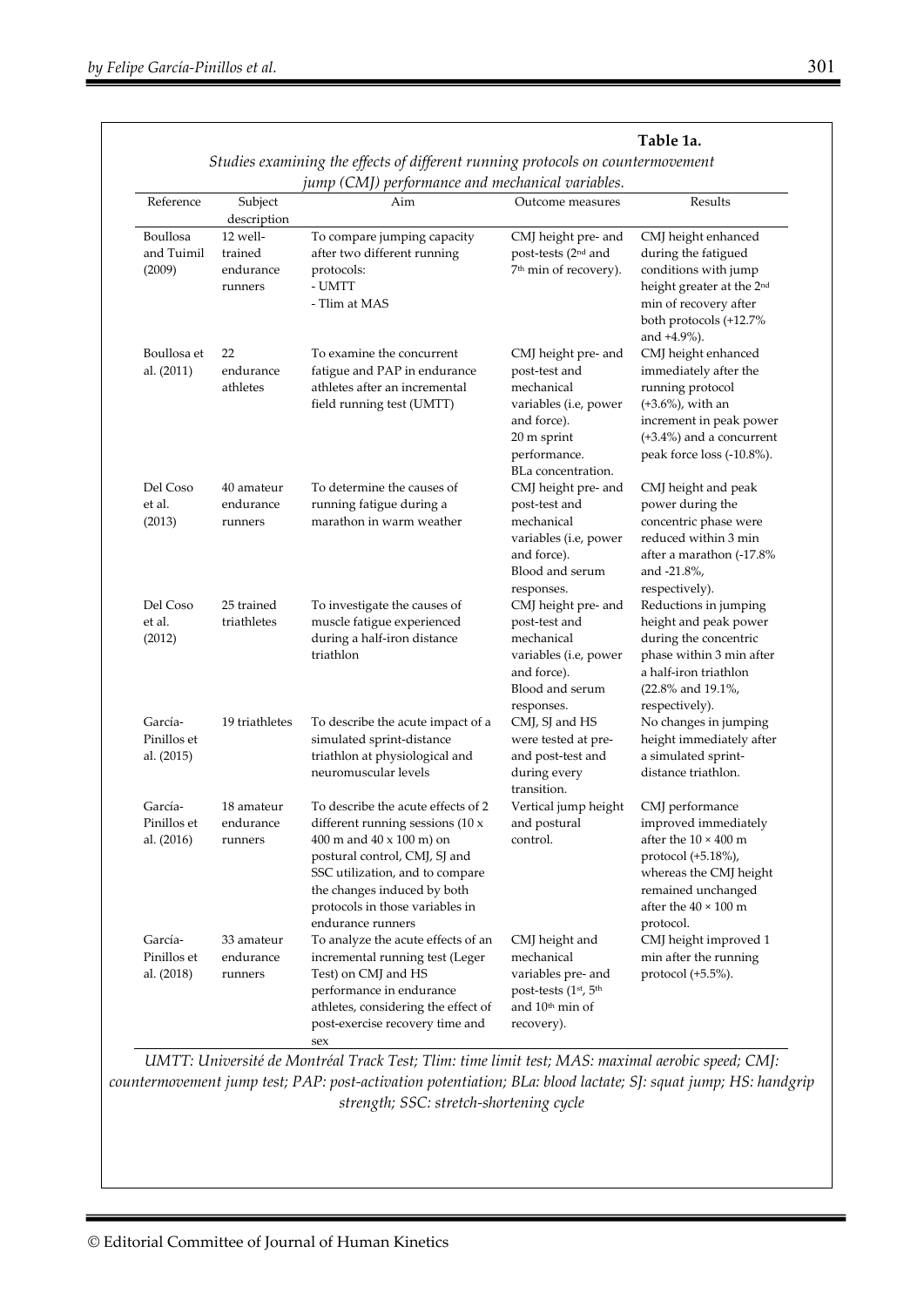| Table 1b. |  |
|-----------|--|
|-----------|--|

| Reference                            | Subject                                 | Aim                                                                                                                                                                                                                                                                                                                          | Outcome measures                                                                                                                                                       | Results                                                                                                                                                        |
|--------------------------------------|-----------------------------------------|------------------------------------------------------------------------------------------------------------------------------------------------------------------------------------------------------------------------------------------------------------------------------------------------------------------------------|------------------------------------------------------------------------------------------------------------------------------------------------------------------------|----------------------------------------------------------------------------------------------------------------------------------------------------------------|
|                                      | description                             |                                                                                                                                                                                                                                                                                                                              |                                                                                                                                                                        |                                                                                                                                                                |
| García-<br>Pinillos et al.<br>(2015) | 30 endurance<br>runners                 | To analyze effects of a<br>running protocol $(4 \times 3 \times 400)$<br>m) on CMJ and HS<br>performance in endurance                                                                                                                                                                                                        | CMJ height pre- and post-<br>test and BLa response.                                                                                                                    | Improvement in CMJ<br>height immediately after<br>the $4 \times 3 \times 400$ m<br>protocol (+7.89%)                                                           |
| Jimenez-<br>Reyes et al.<br>(2016)   | 9 high-level<br>sprinters               | athletes.<br>To quantify muscular fatigue<br>while performing a sprint<br>training session (40 m<br>maximal running with 4 min<br>in-between until sprint<br>performance decreased by<br>$3\%$ ).                                                                                                                            | CMJ height, speed loss and<br>metabolic responses (i.e. BLa<br>and ammonia<br>concentrations) were<br>measured pre-exercise,<br>during exercise and post-<br>exercise. | 14% impairment of CMJ<br>height (measured<br>immediately after the<br>protocol) for the 3% of<br>speed loss condition.                                         |
| Jimenez-<br>Reyes et al.<br>(2019)   | 9 high-level<br>sprinters               | To analyze the acute<br>mechanical and metabolic<br>responses to a sprint training<br>session (i.e., 60 m maximal<br>running with 6 min of<br>recovery up to a 3% speed<br>loss).                                                                                                                                            | CMJ height, speed loss and<br>metabolic responses (i.e. BLa<br>and ammonia<br>concentrations) were<br>measured pre-exercise,<br>during exercise and post-<br>exercise. | 16% impairment of CMJ<br>performance (measured<br>immediately after the<br>protocol) for the 3% of<br>speed loss condition.                                    |
| Morcillo et al.<br>(2015)            | 18<br>professional<br>soccer<br>players | To analyze the acute<br>metabolic and mechanical<br>responses to a specific RSA<br>test ( $12 \times 30$ -m sprint test<br>with 30 s recovery).                                                                                                                                                                              | Mechanical responses (i.e.,<br>CMJ and speed loss) and<br>metabolic responses (i.e.,<br>BLa and ammonia) were<br>evaluated before and after<br>exercise.               | Reduction of 8% in CMJ<br>height (pre-post<br>comparison, measured<br>immediately after the<br>protocol).                                                      |
| Nicol et al.<br>(1991)               | 9 endurance<br>runners                  | To determine the fatigue<br>effects of running a<br>marathon on neuromuscular<br>performance.                                                                                                                                                                                                                                | Neuromuscular<br>performance tests through<br>force plate and<br>dynamometer techniques<br>(pre-, during and post-<br>running).                                        | Reductions in jumping<br>height after a marathon<br>(-13%, measured<br>immediately after<br>running).                                                          |
| Del Rosso et<br>al. (2016)           | 11 endurance<br>runners                 | To assess the influence of<br>PAP on pacing, jumping and<br>other physiological measures<br>during a self-paced 30 km<br>trial.                                                                                                                                                                                              | CMJ height and BLa<br>response pre-, during and<br>post-running.                                                                                                       | Enhancement in CMJ<br>height immediately after<br>a 30 km trial in well-<br>trained distance runners<br>$(+14\%).$                                             |
| Rousanoglou<br>et al. (2016)         | 27 endurance<br>runners                 | To investigate the alterations<br>of CMJ mechanics after a<br>half-marathon mountain<br>race.                                                                                                                                                                                                                                | CMJ height and mechanical<br>variables before the race,<br>immediately after and 5 min<br>after.                                                                       | Not statistically<br>significant (4.1%)<br>reduction in jump height<br>immediately after the<br>race, but significant<br>reduction 5 min post (-<br>$7.9\%$ ). |
| Vuorimaa et<br>al. (2006)            | 22 trained<br>endurance<br>runners      | To investigate the acute<br>changes in muscle activation<br>and performance after 3<br>protocols in runners:<br>- Incremental running test<br>until exhaustion<br>- 40 min continuous run<br>- 40 min intermittent running<br>$(2 \text{ min at } 100\% \text{ VO}_{2\text{max}} \text{ and } 2)$<br>min of recovery at 80%) | CMJ height and mechanical<br>variables pre- and post-tests.<br>BLa concentrations.                                                                                     | The CMJ height<br>increased immediately<br>after the 3 protocols<br>performed (+5.6-8.5%).                                                                     |

*A continuation of Table 1 - Studies examining the effects of different running protocols*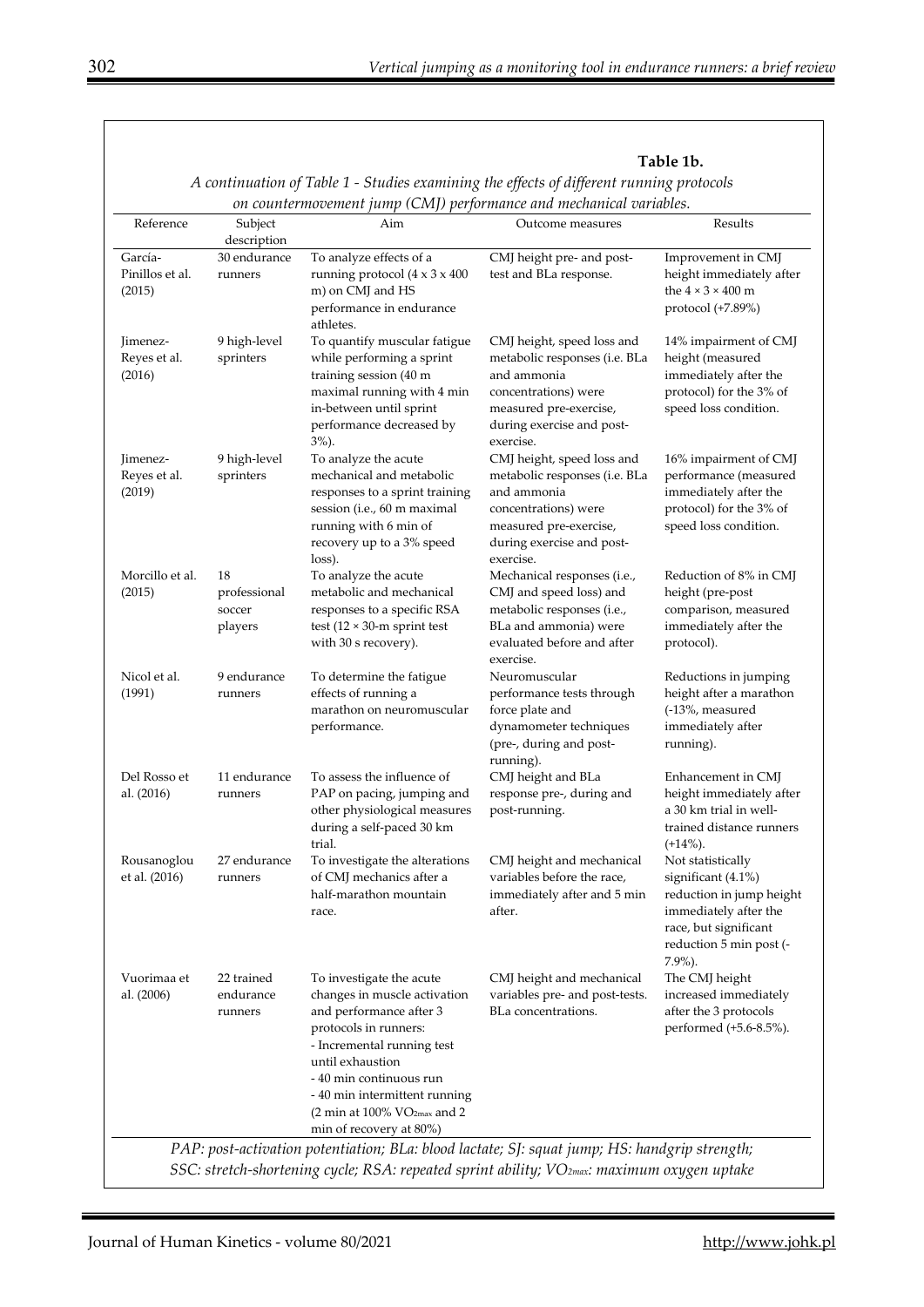| Reference                        | Subject<br>description                   | Training protocol/s                                                                                                                                                                                                                                                                                                                                                                                                                        | of CMJ performance, and metabolic stress during different training protocols.<br>Outcome measures                               | Results                                                                                                                                                                                                                                                          |
|----------------------------------|------------------------------------------|--------------------------------------------------------------------------------------------------------------------------------------------------------------------------------------------------------------------------------------------------------------------------------------------------------------------------------------------------------------------------------------------------------------------------------------------|---------------------------------------------------------------------------------------------------------------------------------|------------------------------------------------------------------------------------------------------------------------------------------------------------------------------------------------------------------------------------------------------------------|
| Bachero-Mena<br>et al. (2020)    | 9 male<br>high-level<br>800-m<br>runners | $5 \times 200$ m with 4 min<br>rest intervals                                                                                                                                                                                                                                                                                                                                                                                              | CMJ height, speed loss and<br>metabolic responses (BLa)<br>were measured pre-<br>exercise, during exercise<br>and post-exercise | A significant negative<br>relationship ( $p < 0.001$ ;<br>$r = -0.83$ ) was found<br>between the<br>individual values of<br>jumping height and<br>blood lactate<br>concentration.                                                                                |
| García-Pinillos<br>et al. (2015) | 30<br>endurance<br>runners               | An interval running<br>session:<br>$-4 \times (3 \times 400 \text{ m})$ with 1<br>min between runs and<br>3 min between sets                                                                                                                                                                                                                                                                                                               | CMJ height and related<br>mechanical variables, and<br>BLa were measured<br>before, during and after<br>the protocol            | No<br>correlation/association<br>analysis between<br>neuromuscular and<br>metabolic variables.<br>A 7.89% improvement<br>in CMJ height after<br>the protocol was<br>found despite an<br>accumulating high<br>level of BLa (13.8)<br>mmol/l) and the RPE<br>(18). |
| García-Pinillos<br>et al. (2016) | 18 amateur<br>endurance<br>runners       | Two different interval<br>running sessions:<br>$-10 \times 400$ m with 90 s<br>recovery<br>$-40 \times 100$ m with 30 s<br>recovery                                                                                                                                                                                                                                                                                                        | Vertical jump height,<br>postural control and BLa<br>were evaluated before,<br>during and after the<br>protocol                 | No<br>correlation/association<br>analysis between<br>neuromuscular and<br>metabolic variables.<br>A 5.18% improvement<br>in CMJ height after<br>the running protocol,<br>despite high levels of<br>lactate (12.9 mmol/l)<br>and the RPE (16).                    |
| Gorostiaga et<br>al. (2010)      | 12 400-m<br>elite male<br>runners        | Six interval running<br>sessions:<br>- $3\times60$ m with $4$ min<br>recovery + $3 \times 80$ m<br>with 6 min recovery +<br>$3 \times 100$ m with $8$ min<br>recovery<br>- $6 \times 100$ m with 5 min<br>recovery<br>$-8 \times 200$ m with 3 min<br>recovery<br>$-6 \times 300$ m with 6 min<br>recovery<br>$-3 \times (3 \times 300 \text{ m})$ with 4<br>min between runs and<br>8 between sets<br>- 12 x 300 m with 3<br>min recovery | CMJ height and metabolic<br>responses (BLa and<br>BAmm) were measured<br>pre-exercise, during<br>exercise and post-exercise     | Significant curvilinear<br>negative relationship<br>between BLa and<br><b>BAmm</b> concentrations<br>and jumping height $(p)$<br>< 0.05; R2=0.68 and<br>0.51, respectively).                                                                                     |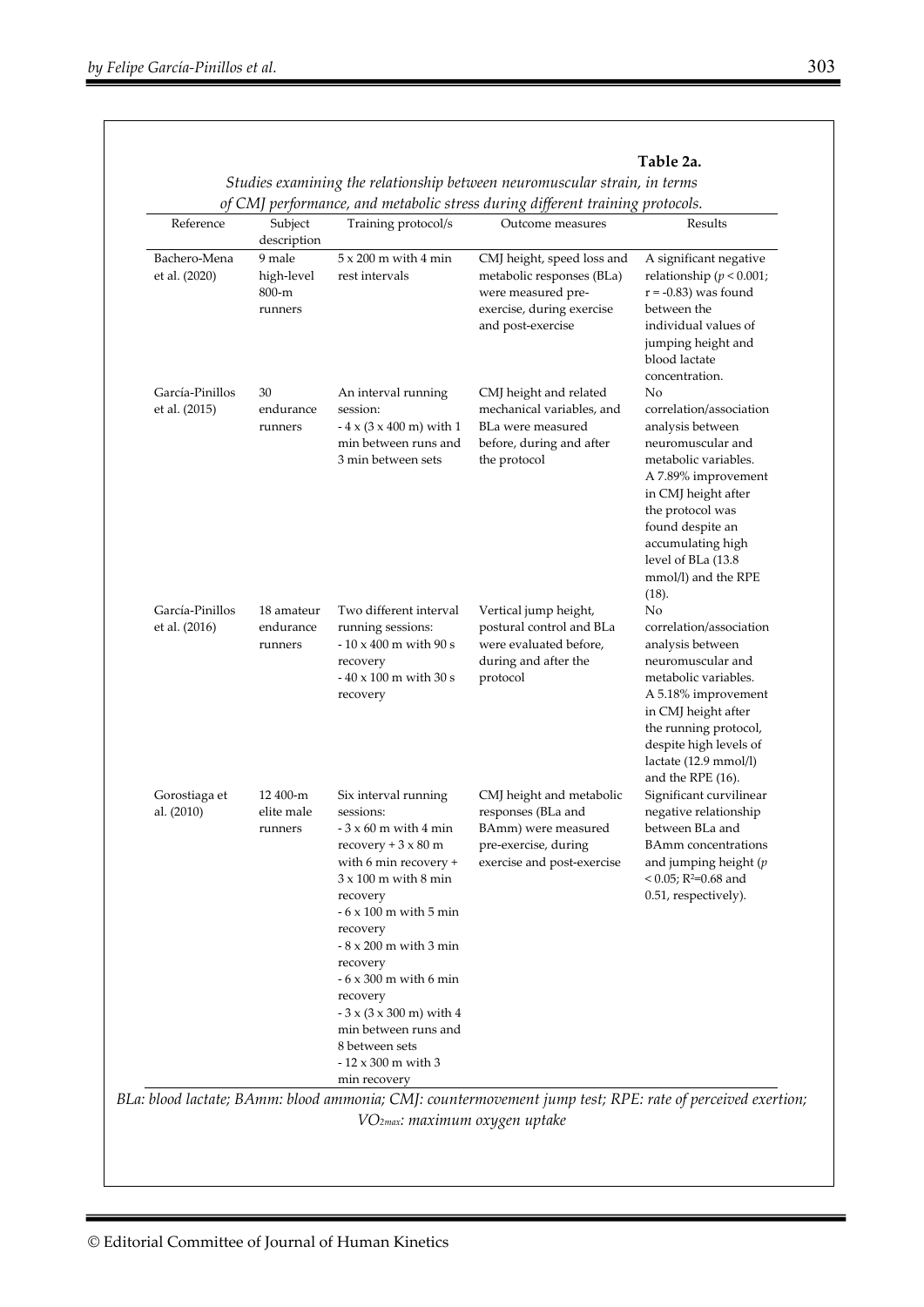| Table 2b. |  |
|-----------|--|
|-----------|--|

| Reference                           | Subject<br>description                  | Training protocol/s                                                                                                                                                                                                                                      | Outcome measures                                                                                                                                                                | Results                                                                                                                                                                                                                                                                                                                                          |
|-------------------------------------|-----------------------------------------|----------------------------------------------------------------------------------------------------------------------------------------------------------------------------------------------------------------------------------------------------------|---------------------------------------------------------------------------------------------------------------------------------------------------------------------------------|--------------------------------------------------------------------------------------------------------------------------------------------------------------------------------------------------------------------------------------------------------------------------------------------------------------------------------------------------|
| Jimenez-Reyes<br>et al. (2016)      | 9 high-level<br>sprinters               | A sprint interval<br>training session:<br>- 40 m maximal<br>running with 4 min<br>recovery until sprint<br>performance<br>decreased by 3%.                                                                                                               | CMJ height, speed loss<br>and metabolic responses<br>(BLa and BAmm) were<br>measured pre-exercise,<br>during exercise and post-<br>exercise.                                    | Inverse relationship<br>between CMJ height<br>and metabolic<br>measures (BLa and<br>BAmm) $(r = 0.95 - 0.96)$ .                                                                                                                                                                                                                                  |
| Morcillo et al.<br>(2015)           | 18<br>professional<br>soccer<br>players | A sprint interval<br>training session:<br>$-12 \times 30$ -m sprint test<br>with 30 s recovery                                                                                                                                                           | Mechanical responses (i.e.,<br>CMJ height and speed<br>loss) and metabolic<br>responses (i.e., BLa and<br>BAmm) were measured<br>before and after exercise.                     | Inverse relationship<br>between CMJ height<br>and metabolic<br>measures (BLa and<br>BAmm) $(r = 0.92 - 0.97)$ .                                                                                                                                                                                                                                  |
| Sanchez-<br>Medina et al.<br>(2011) | 18 strength-<br>trained<br>males        | Different resistance<br>exercise protocols<br>differing in the<br>number of repetitions<br>performed and loads.                                                                                                                                          | Mechanical data were<br>measured by a linear<br>velocity transducer during<br>lifting and metabolic<br>responses (BLa and<br>BAmm) were measured<br>before and after exercises. | Significant<br>relationship between<br>the CMJ height loss<br>and the metabolic<br>response (BLa and<br>BAmm) during<br>different resistance<br>exercise protocols ( $r =$<br>$0.93 - 0.97$ ).                                                                                                                                                   |
| Vuorimaa et<br>al. (2006)           | 22 trained<br>endurance<br>runners      | Three different<br>running exercises:<br>- Incremental running<br>test until exhaustion<br>- 40 min continuous<br>running at 80%<br>VO <sub>2max</sub><br>- 40 min intermittent<br>running (2 min at<br>$100\%$ VO <sub>2max</sub> and 2<br>min walking) | CMJ height and<br>mechanical variables were<br>evaluated pre- and post-<br>tests, while BLa<br>concentrations before,<br>during and after the<br>protocols.                     | No<br>correlation/association<br>analysis between<br>neuromuscular and<br>metabolic variables.<br>An improvement in<br>CMJ height after the<br>running protocols (+8-<br>14%) was found,<br>despite high levels of<br>lactate (~11 mmol/L,<br>$~\sim$ 4 mmol/L and $~\sim$ 7<br>mmol/L, for the<br>aforementioned<br>protocols,<br>respectively) |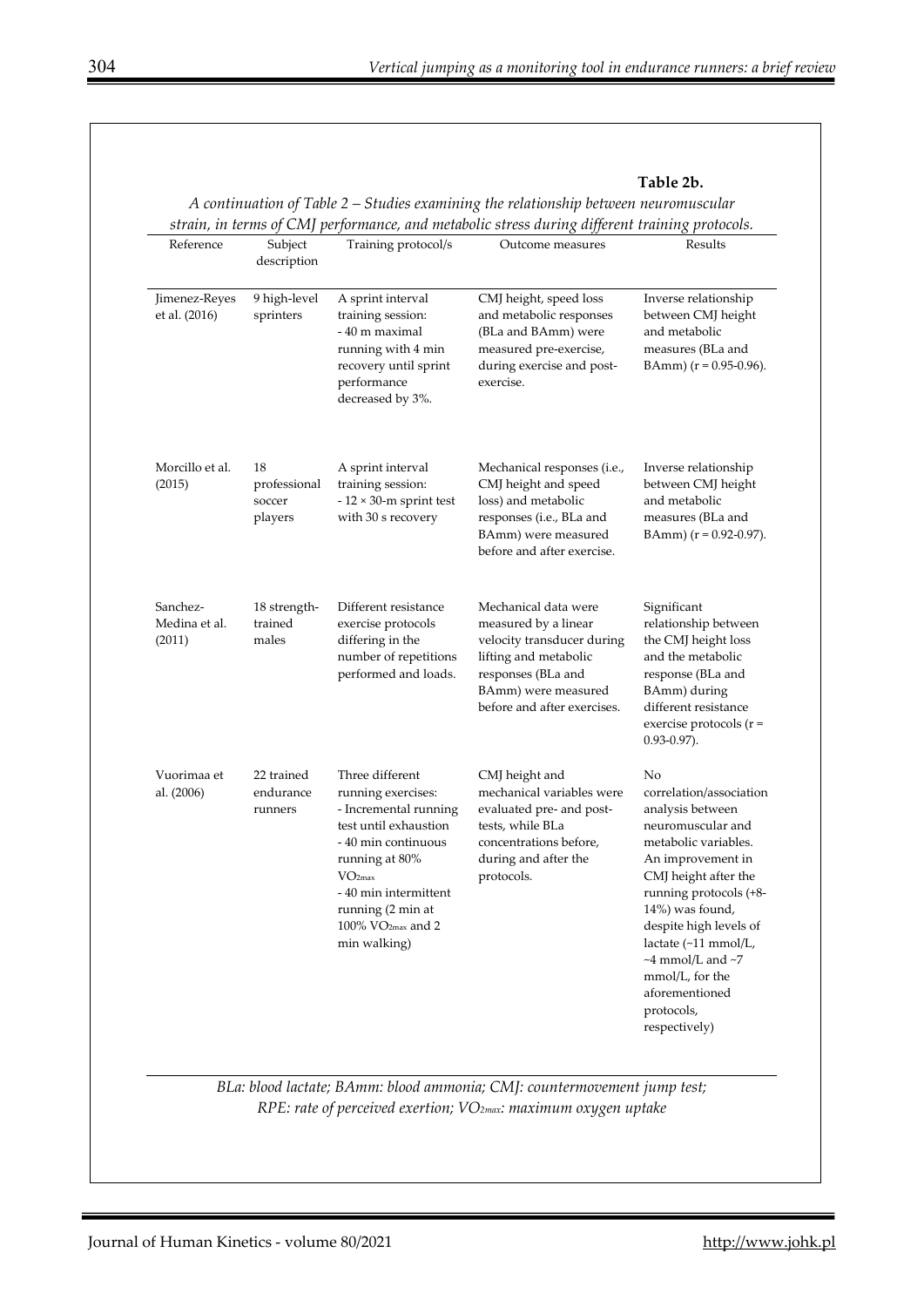## *Does neuromuscular strain correlate with metabolic stress responses during endurance running?*

Previous studies with different populations (Bachero-Mena et al., 2020; Gorostiaga et al., 2010; Sánchez-Medina and González-Badillo, 2011) found an almost perfect correlation between CMJ height loss and metabolic stress (e.g. blood lactate concentration) after different training protocols (Table 2). Previously, Sanchez-Medina et al. (2011) identified a strong and significant relationship between mechanical (i.e., CMJ height loss) and metabolic response (i.e., blood lactate and ammonia concentrations) during different resistance exercise protocols (r = 0.93-0.97). Likewise, similar results have been reported during different sprint-based running protocols with athletes simultaneously impairing their CMJ performance while increasing blood lactate and ammonia levels during testing trials. More recently, Bachero-Mena et al. (2020) reported a negative relationship ( $p < 0.001$ ,  $r = -0.083$ ) between the individual values of jumping height and blood lactate concentration, whereas Gorostiaga et al. (2010) found a significant curvilinear negative relationship between the individual blood lactate and ammonia concentrations and jumping height ( $p < 0.05$ ; R<sup>2</sup> = 0.68 and 0.51, respectively) during typical workouts for elite 400-m runners. Furthermore, Jiménez-Reyes et al. reported in a number of studies (2013, 2015, 2016, 2019) an inverse relationship between CMJ height and metabolic measures of fatigue after different sprint-based running protocols in which athletes impaired CMJ performance and increased blood lactate and ammonia concentrations (r = 0.92-0.99 for all cases). Thus, these aforementioned studies suggested the use of CMJ height as a tool for monitoring sprint training and quantifying mechanical and metabolic fatigue. However, it was unclear whether those findings may be extrapolated to the neuromuscular and metabolic responses of endurance runners during workouts.

Subsequent studies with endurance athletes (García-Pinillos et al., 2015, 2016; Vuorimaa et al., 2006) examined the acute metabolic and neuromuscular response of different high-intensity intermittent running protocols and found that, despite the high levels

of fatigue, the CMJ height was not impaired but even potentiated. For instance, a previous study (García-Pinillos et al., 2015) reported a 7.89% improvement in CMJ height after 12 repetitions of a 400 m run despite accumulating a high level of blood lactate (i.e., 13.8 mmol/l) and a near maximum RPE score (i.e., 18.3). Likewise, another study in endurance runners (García-Pinillos et al., 2016) found a 5.18% increase in CMJ height after an interval running protocol even in the presence of high blood lactate concentrations (i.e., 12.9 mmol/l) and RPE values (i.e., ~16). Therefore, the current evidence suggests that neuromuscular strain does not exhibit an association with metabolic stress during running protocols in endurance runners. Therefore, monitoring CMJ height loss to estimate metabolic stress during endurance workouts seems unfeasible for this population.

The present review aimed to critically analyze the literature regarding the use of CMJ height as a tool to monitor the internal load among endurance runners during running sessions for the manipulation of an athlete's external load. Current evidence shows that fatigue induced by common running workouts of endurance runners does not counterbalance the potentiation effect on CMJ height. Additionally, findings reported in different studies are consistent regarding the lack of association between CMJ height loss and metabolic stress during high-intensity interval running sessions in endurance runners.

## **Conclusions**

The current review highlights the lack of sensitivity of CMJ height as an index of the internal training load during training sessions in endurance runners. Consequently, the authors suggest that this marker of neuromuscular fatigue should not be used to regulate external training loads under these circumstances. Nevertheless, the analysis of CMJ height during running workouts which reflects the balance between inhibition and potentiation may be useful to monitor chronic adaptations to training of endurance runners (Boullosa et al., 2018). As an example, when a runner jumps higher in subsequent sessions with the same running bout, this would mean that the runner has lower fatigue and/or more PAPE thus reflecting therefore positive chronic adaptations. However, this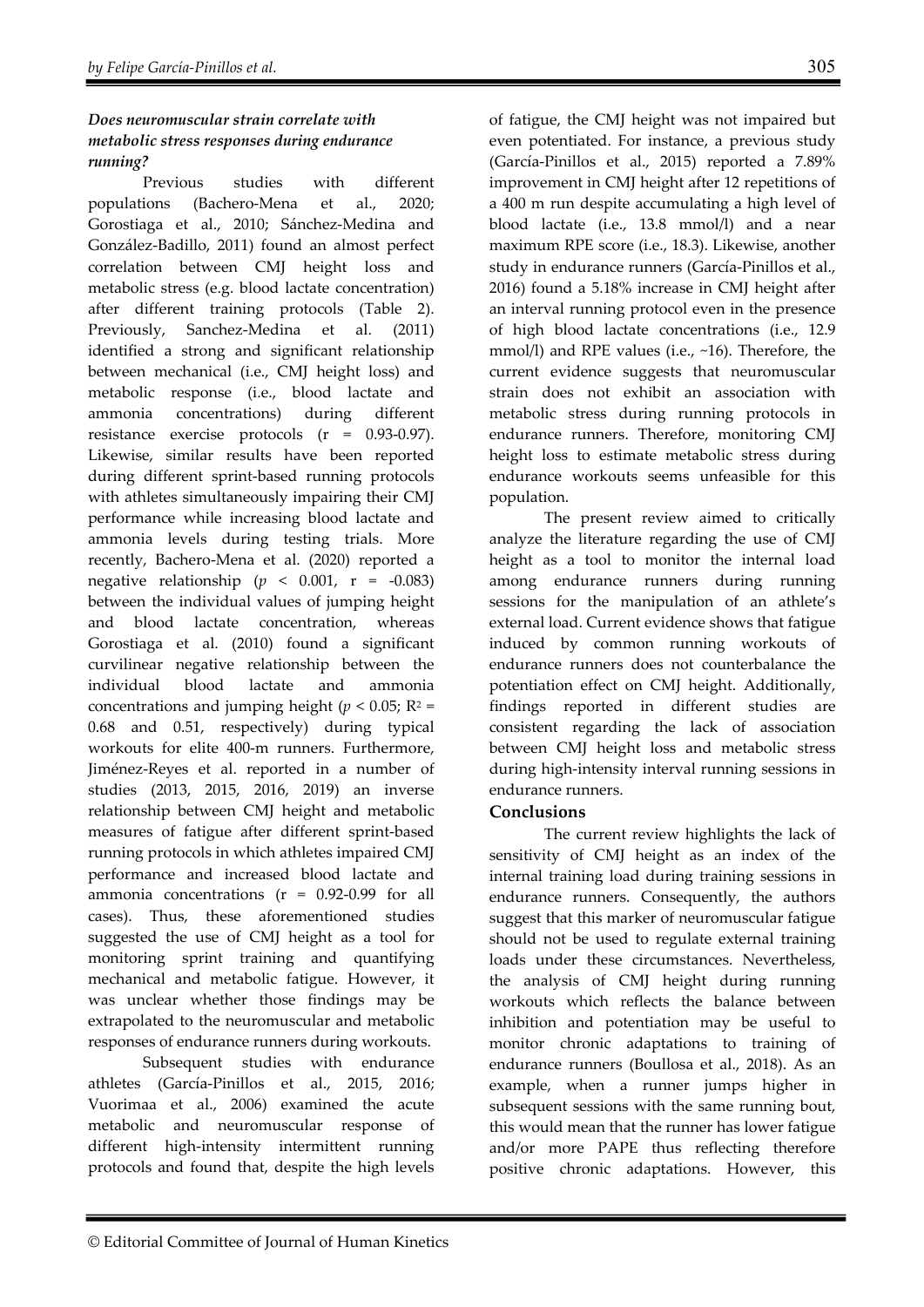expected adaptation needs to be tested in further longitudinal studies. In this regard, it is advisable to use the novel potentiation taxonomy suggested by Boullosa and colleagues (2020). This new taxonomy proposes the formula "Post- [CONDITIONING ACTIVITY] [VERIFICATION TEST] potentiation in [POPULATION]". This classification would avoid erroneous identification of isolated physiological attributes and provide individualization and better applicability of conditioning protocols in sport settings. For instance, precise identification of jump potentiation during high-intensity intermittent sessions may be understood as follows: post aerobic-intervals CMJ potentiation in male and female endurance runners.

Unfortunately, up to date, there is no single marker which allows a comprehensive picture to be used by coaches to identify the optimal external load during training sessions for maximizing training adaptation in endurance athletes. A flexible training program based on the continuous communication between coaches and athletes which takes into consideration the use of different tools for detecting changes in athletic performance and physiological responses seems to be the best approach for modulating the external training load.

# **Acknowledgements**

This research was supported by the Pre-competitive Projects for Early Stage Researchers Programme from the University of Granada (ref: PPJIA2020.03)

# **References**

- Achten J, Jeukendrup AE. Heart Rate Monitoring. Applications and limitations. *Sports Med*, 2003; 33 (7): 517– 538
- Bachero-Mena B, González-Badillo JJ. Mechanical and Metabolic Responses during High-intensity Training in Elite 800-m Runners. *Int J Sports Med,* 2020; in press
- Blazevich AJ, Babault N. Post-activation Potentiation Versus Post-activation Performance Enhancement in Humans: Historical Perspective, Underlying Mechanisms, and Current Issues. *Front Physiol*, 2019; 10: 1359
- Boullosa D, Beato M, Iacono AD, Cuenca-Fernández F, Doma K, Schumann M, Behm D. A New Taxonomy for Post-activation Potentiation in Sport. *Int J Sports Physiol Perf*, 2020: 1–14
- Boullosa D, Del Rosso S, Behm DG, Foster C. Post-activation potentiation (PAP) in endurance sports: A review. *Eur J Sport Science*, 2018; 18 (5): 595–610
- Boullosa DA, Tuimil JL. Postactivation potentiation in distance runners after two different field running protocols. *J Strength Cond Res*, 2009; 23 (5): 1560–1565
- Boullosa DA, Tuimil JL, Alegre LM, Iglesias E, Lusquiños F. Concurrent fatigue and potentiation in endurance athletes. *Int Jf Sports Physiol Perf*, 2011; 6 (1): 82–93
- Bourdon PC, Cardinale M, Murray A, Gastin P, Kellmann M, Varley MC, Cable NT. Monitoring athlete training loads: Consensus statement. *Int J Sports Physiol Perf*, 2017; 12: 161–170
- Claudino JG, Cronin J, Mezêncio B, McMaster DT, McGuigan M, Tricoli V, Serrão JC. The countermovement jump to monitor neuromuscular status: A meta-analysis. *J Sci Medic in Sport,* 2017; 20 (4): 397-402
- Del Coso J, Fernández D, Abián-Vicen J, Salinero JJ, González-Millán C, Areces F, Pérez-González B. Running Pace Decrease during a Marathon Is Positively Related to Blood Markers of Muscle Damage. *PloS One*, 2013; 8 (2): e57602
- Del Coso J, González-Millán C, Salinero JJ, Abián-Vicén J, Soriano L, Garde S, Pérez-González B. Muscle damage and its relationship with muscle fatigue during a half-iron triathlon. *PloS One*, 2012; 7 (8): e43280
- Del Rosso S, Barros E, Tonello L, Oliveira-Silva I, Behm DG, Foster C, Boullosa DA. Can Pacing Be Regulated by Post-Activation Potentiation? Insights from a Self-Paced 30 km Trial in Half-Marathon Runners. *PloS One*, 2016; 11 (3): e0150679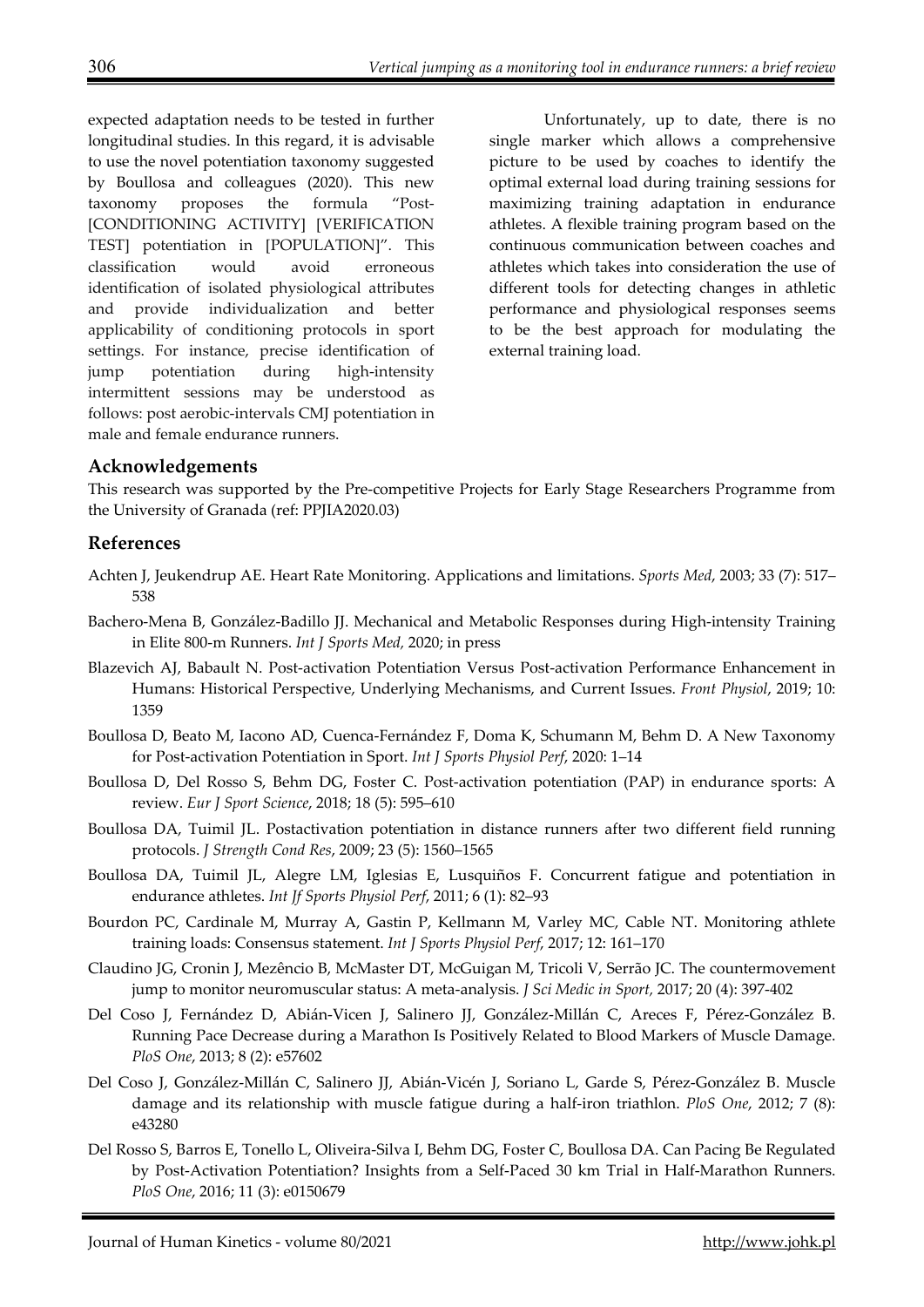- Enoka RM, Duchateau J. Muscle fatigue: what, why and how it influences muscle function. *J Physiol*, 2008; 586 (1): 11–23
- Foster C, Florhaug JA, Franklin J, Gottschall L, Hrovatin LA, Parker S, Dodge C. A new approach to monitoring exercise training. *J Strength Cond Res*, 2001; 15(1): 109–115
- García-Pinillos F, Delgado-Floody P, Martínez-Salazar C, Latorre-Román PA. Responsiveness of the Countermovement Jump and Handgrip Strength to an Incremental Running Test in Endurance Athletes: Influence of Sex. *J Hum Kinet*, 2018; 61(1): 1-11
- García-Pinillos Felipe, Cámara-Pérez JC, González-Fernández FT, Párraga-Montilla JA, Muñoz-Jiménez M, Latorre-Román PÁ. Physiological and neuromuscular response to a simulated sprint-distance triathlon race: Effect of age differences and ability level. *J Strength Cond Res,* 2015; 30(4): 1077-1084
- García-Pinillos Felipe, Párraga-Montilla JA, Soto-Hermoso VM, Latorre-Román PA. Changes in balance ability, power output, and stretch-shortening cycle utilisation after two high-intensity intermittent training protocols in endurance runners. *J Sport Health Sci*, 2016; 5(4): 430–436
- García-Pinillos Felipe, Soto-Hermoso VM, Latorre-Román PA. Acute effects of extended interval training on countermovement jump and handgrip strength performance in endurance athletes: postactivation potentiation. *J Strength Cond Res*, 2015; 29(1): 11–21
- Gathercole RJ, Sporer BC, Stellingwerff T, Sleivert GG. Comparison of the capacity of different jump and sprint field tests to detect neuromuscular fatigue. *J Strength Cond Res*, 2015; 29(9): 2522–2531
- Gorostiaga EM, Asiáin X, Izquierdo M, Postigo A, Aguado R, Alonso JM, Ibáñez J. Vertical jump performance and blood ammonia and lactate levels during typical training sessions in elite 400-m runners. *J Strength Cond Res*, 2010; 24(4): 1138–1149
- Grange RW, Vandenboom R, Houston ME. Physiological significance of myosin phosphorylation in skeletal muscle. *Canad J Appl Physiol*, 1993; 18(3): 229–242
- Grove JR, Main LC, Partridge K, Bishop DJ, Russell, S, Shepherdson A, Ferguson L. Training distress and performance readiness: Laboratory and field validation of a brief self-report measure. *Scand J Medic Sci Sports*, 2014; 24(6): e483-490
- Halson SL. Monitoring Training Load to Understand Fatigue in Athletes. *Sports Med*, 2014; 44(2): 139-147
- Hamada T, Sale DG, Macdougall JD. Postactivation potentiation in endurance-trained male athletes. *Med Sci Sports Exerc*, 2000; 32: 403–411
- Impellizzeri FM, Marcora SM, Coutts AJ. Internal and external training load: 15 years on. *Int J Sports Physiol Perf*, 2019; 14(2): 270–273
- Jimenez-Reyes P, Pareja-Blanco F, Cuadrado-Peñafiel V, Morcillo JA, Párraga JA, González-Badillo JJ. Mechanical, Metabolic and Perceptual Response during Sprint Training. *Int J Sports Med*, 2016; 37(10): 807–812
- Jiménez-Reyes P, Molina-Reina M, González-Hernández J, González-Badillo J. A new insight for monitoring training in sprinting. *British J Sports Med*, 2013; 47(17): e4
- Jiménez-Reyes P, Pareja-Blanco F, Cuadrado-Peñafiel V, Ortega-Becerra M, Párraga J, González-Badillo JJ. Jump height loss as an indicator of fatigue during sprint training. *J Sports Sci*, 2019; 37 (9): 1029–1037
- McMahon S, Jenkins D. Factors affecting the rate of phosphocreatine resynthesis following intense exercise. *Sports Med*, 2002; 32 (12): 761–784
- Morcillo JA, Jimenez-Reyes P, Cuadrado-Penafiel V, Lozano E, Ortega-Becerra M, Parraga J. Relationships between repeated sprint ability, mechanical parameters, and blood metabolites in professional soccer players. *J Strength Cond Res*, 2015; 29(6): 1673–1682
- Nicol C, Komi PV, Marconnet P. Fatigue effects of marathon running on neuromuscular performance: I. Changes in muscle force and stiffness characteristics. *Scand J Med Sci Sports*, 1991; 1(1): 10–17
- Plews DJ, Laursen PB, Stanley J, Kilding AE, Buchheit M. Training adaptation and heart rate variability in elite endurance athletes: Opening the door to effective monitoring. *Sports Med,* 2013: 43(9): 773-781